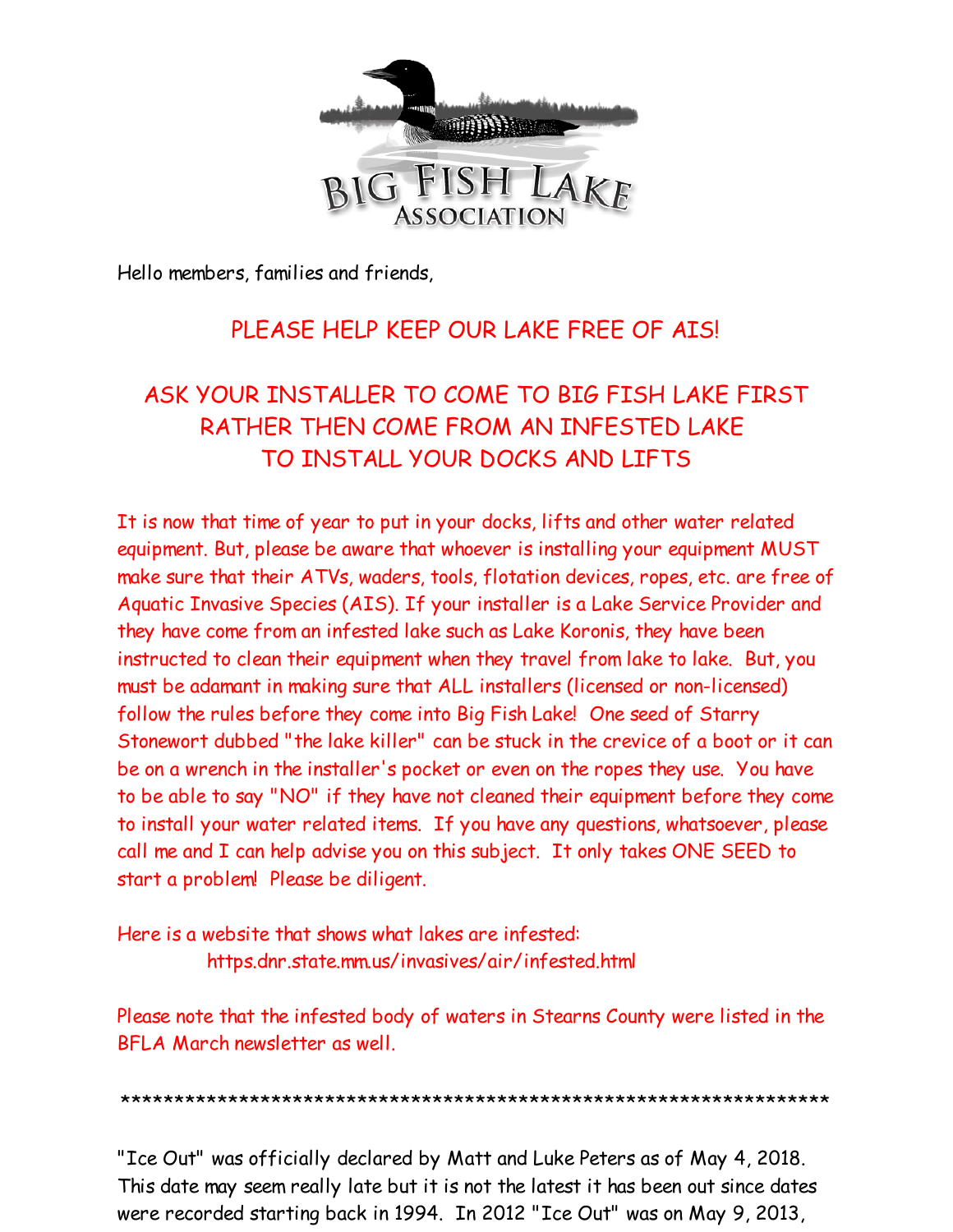only five years ago. (How we forget!) The earliest record noted on the Big Fish Lake website was on March 20, 2012.

Thanks also to Matt and Luke for putting out the loon nests that were purchased last fall. You will see a new look for our favorite birds. The nests are made out of aluminum and much lighter to transport. They also have covers on the nests to protect the eggs and babies from the predators in the air. Let's remember to respect their homes and stay away from them at a reasonable distance which experts say should be 150 yards away. That is equivalent to 1-1/2 football fields away! If you see a loon dancing on top of the water and spreading out their wings, move away immediately because you are in their space. If you go too close you may drive them away and they may abandon their nest and never come back. Do not fish near the homes either. Too many loons die from fishing hooks and/or fishing lines. If you see boaters near the nests, please gently remind them to keep their distance.



On Wednesday, April 18th, the Big Fish Lake Association Board took part in a Training Event facilitated by Kristi Ackley of the Initiative Foundation (IF) which manages our Conservancy Investment Funds for our association. We will be conducting a Legacy Campaign in the near future and will be meeting with all property owners to try and increase our investment so that we can be self

\*\*\*\*\*\*\*\*\*\*\*\*\*\*\*\*\*\*\*\*\*\*\*\*\*\*\*\*\*\*\*\*\*\*\*\*\*\*\*\*\*\*\*\*\*\*\*\*\*\*\*\*\*\*\*\*\*\*\*\*\*\*\*\*\*\*\*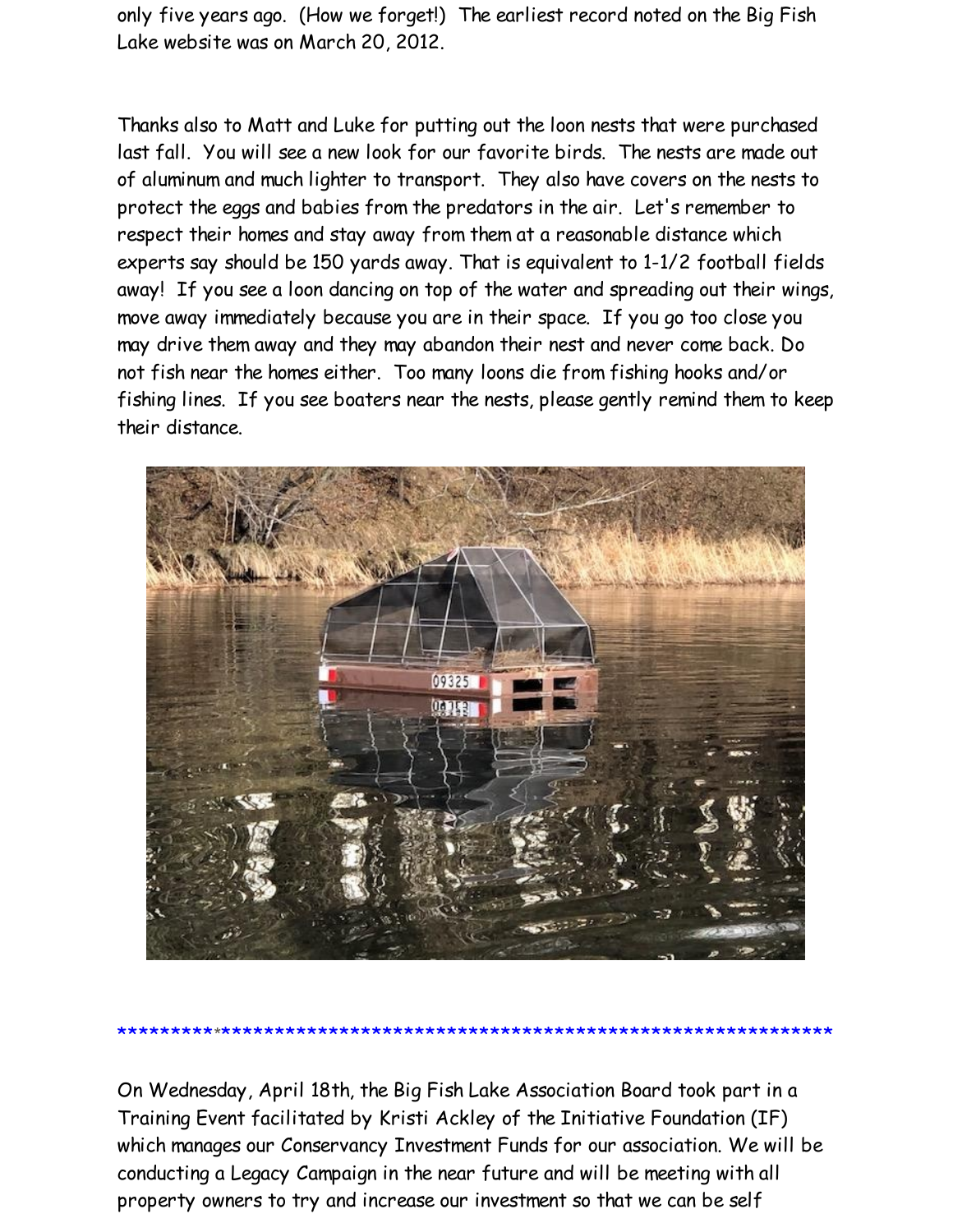sustaining should the state and county government funds continue to decline. If anyone is interested in being a part of this campaign please call me and learn about the Funds that we have in place and what we are hopefully going to do with it in the future.

**Lost and Found!** Last fall this paddle boat washed up on shore at 26684 Theresia Terrace; SW side of the lake. Please call 320-250-2424 to claim it



## **Membership Drive Update**

Welcome new members: Dan & Beth Hansgen; Dan & Margaret Kippley; Kenneth Shea & Megan Johnson

There are approximately 200 owners on Big Fish Lake. Out of that number, we now have 152 members which means that 76% of our owners are members! That is the highest number we have ever had. We are a very strong community and we should be very, very proud of that! Thank you members for your financial support and because of you we can take care of our loons, continue to protect our lake by performing the max amount of boat inspections needed and to continue to preserve our water quality! If you want to still join the BFLA please call me. If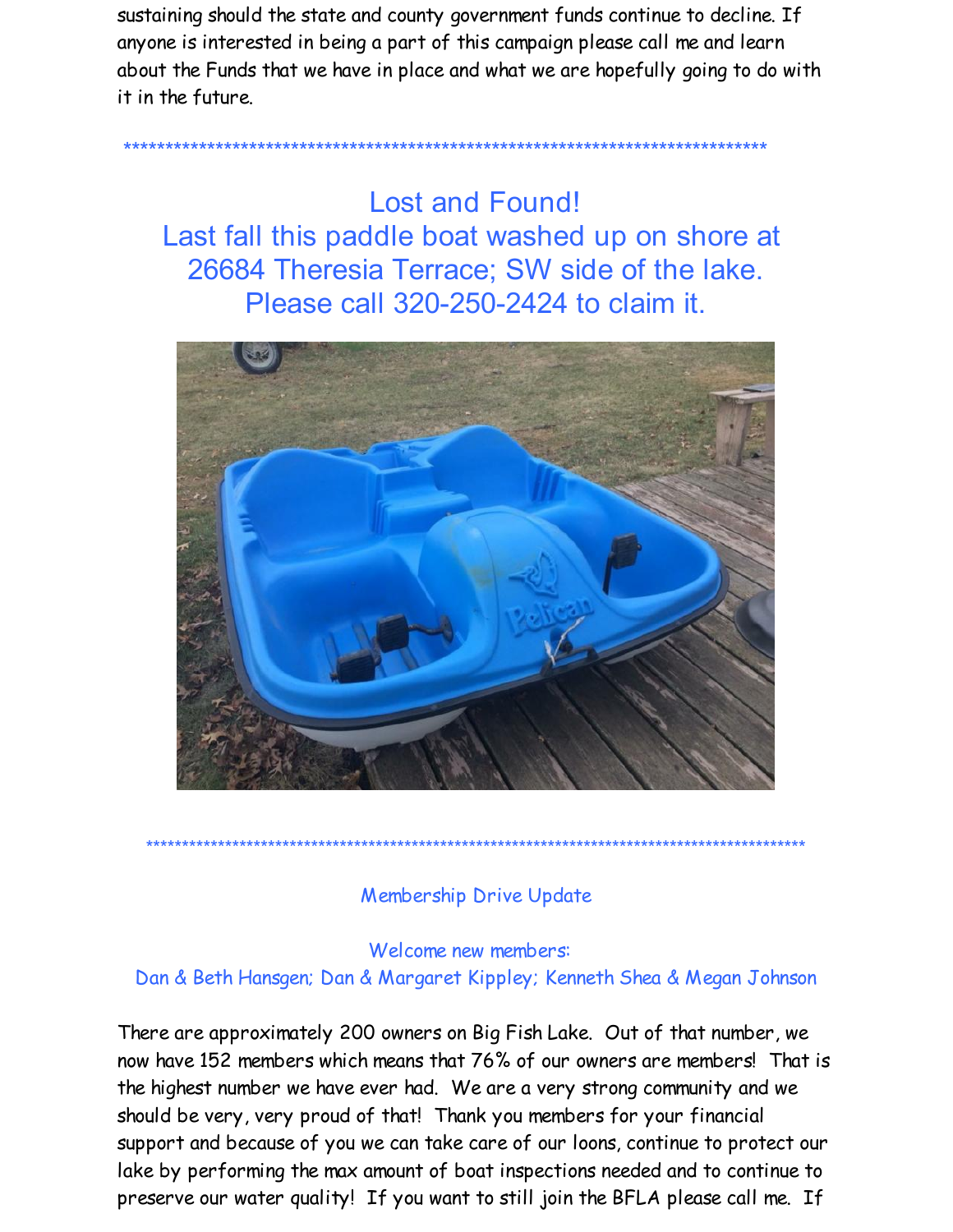you are not sure if you have paid your membership I can help you with that information as well. Thank you so much!

\*\*\*\*\*\*\*\*\*\*\*\*\*\*\*\*\*\*\*\*\*\*\*\*\*\*\*\*\*\*\*\*\*\*\*\*\*\*\*\*\*\*\*\*\*\*\*\*\*\*\*\*\*\*\*\*\*\*\*\*\*\*\*\*\*

HAVE YOU SEEN THIS SIGN? This is a result of an initiative taken on by the Stearns County Aquatic Invasives Committee that encourages you to Clean, Dry and Drain your boat before you enter a body of water AND when you leave a body of water. This is the number one way to help stop the spread of AIS. Please take care of these signs. If you see that they are not standing, please adjust them. Thank you!



\*\*\*\*\*\*\*\*\*\*\*\*\*\*\*\*\*\*\*\*\*\*\*\*\*\*\*\*\*\*\*\*\*\*\*\*\*\*\*\*\*\*\*\*\*\*\*\*\*\*\*\*\*\*\*\*\*\*\*\*\*\*\*

In June of this year, we will be saying "Happy Retirement" to Jim Sand, who has served as the past President of the BFLA since 2016. Prior to that time, Jim was the President for five years! What an outstanding job he has done. He has given the Board endless hours of advice with his knowledge on AIS, shoreline restoration, water quality issues and helping me with answering all 1001 questions (if not more!) that I had for him. Jim has agreed to stay on as our liaison between the County and our third party (LAMB) boat inspectors. Thank you Jim! We are eternally grateful for his help and please thank him when you see him.

Jim is part of the "Team One" group of the Board that is up for re-election. Others that are on this team are Joel Meyer, Doug Adamek, Bill Unger and myself. I have agreed to stay on as your President should you decide to want that. Joel, Doug and Bill have offered to step down **IF** anyone else wants to be part of the Board. It is a wonderful way to keep your "pulse" on the happenings around the lake when dealing with AIS and other issues we have. Therefore: THERE ARE FOUR OPENINGS ON THE BOARD, if you want to join us, please call me at 320-249-4800. Elections will be held at our annual meeting on Saturday, June 9th, at the Collegeville Township Hall, 8:30 pm. You do not have to live all year 'round on the lake. We can communicate via emails and phone calls.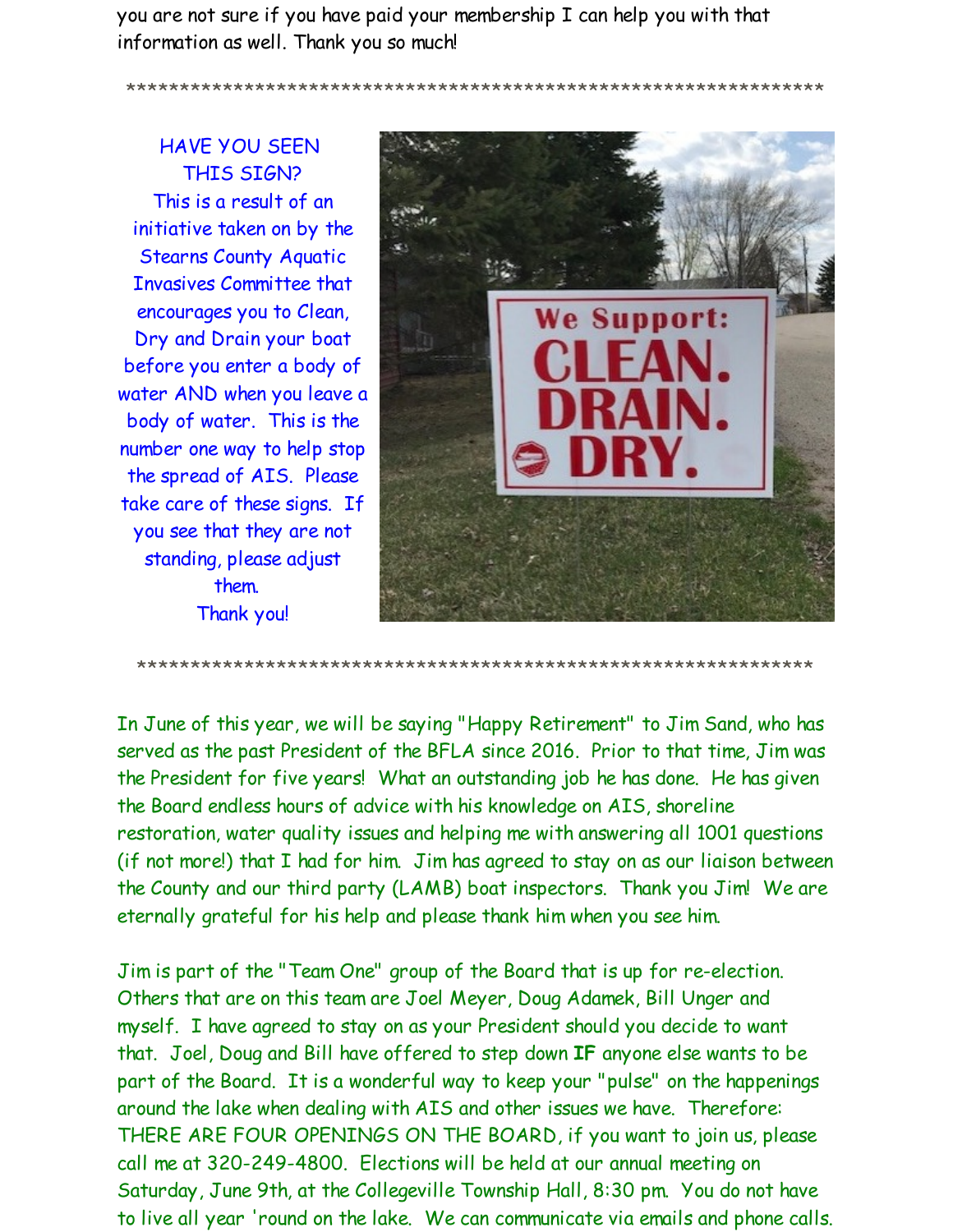Do you ever questions whether your lake shoreline is what is best for the lake? Along with the rights of owning lakeshore property comes the responsibility to protect, improve, and enhance the quality of water for your enjoyment and that of future generations to come. There are two ways to protect the water quality of Big Fish Lake and that is to:

- 1) Curb pollution at the source;
- 2) Reduce, capture and clean runoff.

Proper lawn care, pet waste disposal and use of household products can help curb pollution. Minimizing hard surfaces such as roof tops, driveways, patios and limiting clearing and grading can help capture runoffs. Rain gardens or rain barrels can also capture and cleanse runoff before it goes into the lake. There are so many ways that you can help.

When the Legacy Campaign members reach out to you this summer, they will be bringing a brochure that was printed by Stearns County Environmental Services with the quidance of the Stearns County Soil and Water Conservation District (SWCD). This brochure will introduce to you some ways to be good stewards to our lake in studying your shoreline and how it may be affecting the lake.

On Saturday, June 9th, at our annual BFLA meeting, we will have Greg Berg, Lakeshed Specialist for the SWCD, giving a presentation on Lake Stewardship. He is very knowledgeable and I think that you would enjoy hearing some of his examples of Shoreline Restoration. The SWCD offers both technical and financial assistance via grants to landowners who voluntarily want to restore their shorelines. Please join us and hear what Greg has to say!

Do you know of someone who would like to get our emails? Pease let me know! Thank you!

Future dates to remember:

~BFLA Annual Meeting: June 9, 2018, 8:30 am Collegeville Township Hall

~BFLA Social: Thursday, August 16, 2018, Hidden Cove Orchard (A huge thank you to Gary Menne and Dave Spoden!)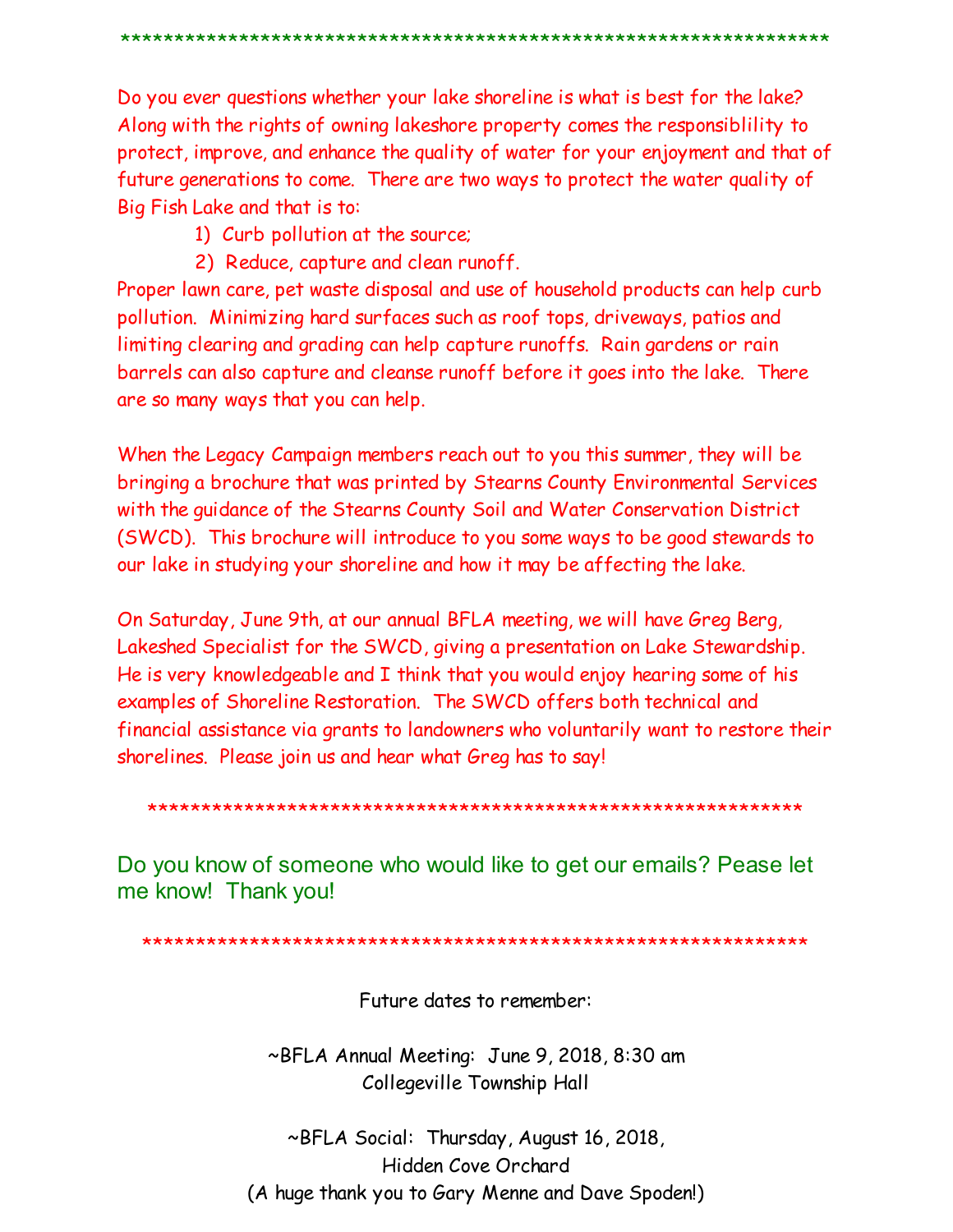Thank you for your time and concern for our lake!

Kit Ferber President 320-249-4800

# **Kraemer Trucking & Excavating, Inc. ~ Gold Member**

P.O. Box 434, Cold Spring, MN 56320  $320 - 685 - 3024 \sim$  office  $320 - 250 - 1384 \sim$  cell [www.kraemer-inc.com](http://r20.rs6.net/tn.jsp?f=001yYuOYkgZTNlB1yqqSMusM4-xn0V-lOlpUB-FD9pDmLl5jejvZmXSYL1vzb7lncBNLWxhuWqrL7sgVn5DoZ8npHAeHRueCkOe8MivlPrdTWo4uxkhTIRl-RoFb1OB2rQwHqraWefLvcbcKDk4Y-qCI2VtwbzSM-tkubHkN4qd4vw=&c=&ch=) or jeffk@kraemer-inc.com Specializing in all types of Commercial and Residential FULL SERVICE MARINE Excavating and Septic Systems. Including Delivery of Black Dirt, Washed Sand, Rock Indoor/Outdoor Storage, and Rip Rap.

# **Hirschfeld Real Estate,**

**Josh Hirschfeld, Silver Member** 27867 County Road 50, Cold Spring 320-493-1269 [www.joshhirschfeld.com](http://r20.rs6.net/tn.jsp?f=001yYuOYkgZTNlB1yqqSMusM4-xn0V-lOlpUB-FD9pDmLl5jejvZmXSYDTSkGDDIiRWoVyumckBiZWiqcGUFGuTKXat-t8NzQV8x51ELDiDYQPRy_uBn8yPxwDOM7aVszTGUW0d9cfmQd2XA2MFR70oPgYsqWedaX8Ac1nA5XQfFFC7F-uKKLiKiQ==&c=&ch=) Residential and Commercial Real Estate Services

## **Ferdinand F. Peters, Attorney at Law, Bronze Member**

842 Raymond Ave., Suite 200 St. Paul, MN 55114 651-647-6250 [ferdpeters@ferdlaw.com](mailto:ferdpeters@ferdlaw.com) [www.ferdlaw.com](http://r20.rs6.net/tn.jsp?f=001yYuOYkgZTNlB1yqqSMusM4-xn0V-lOlpUB-FD9pDmLl5jejvZmXSYCI0geal1cqu3AudCkt-JFCWYl6wQsRF3daxm2ndG0f50buL70IZmvDw6Z-V0MaEubkmVosWGkjdkk69kTJo-iGBI4feoYp-ce_OVegXU-5VH_ubPIrGCwA=&c=&ch=)

A fullservice law firm dedicated to providing a wide range of legal representation, with special emphasis on  $320-558-4445 \sim$  office representing entrepreneurs in creating legal entities, and in real estate law, estate planning and family cabin ownership law, and litigation in state and federal courts.

## **The Green Team, Rhonda Green, Bronze Member**

308 - 5th Ave., Ste. #200, Cold Spring 320-250-4648 rhondagreen@edinarealty.com

### **Please patronize our advertisers. They help pay for our emails!**

#### **In Tune Marine**

18942 Co Rd 83 Richmond, MN 56368

320-685-3410

## [www.InTuneMarine.com](http://r20.rs6.net/tn.jsp?f=001yYuOYkgZTNlB1yqqSMusM4-xn0V-lOlpUB-FD9pDmLl5jejvZmXSYDTSkGDDIiRWWysALjZe7xBDCtIXWbBazt6wS4fwnAwinX2K8WISqxg8mSN5ZuOm9dE9cCfqhxhcPcQrLequmTOPPvbnwcJbux9XUCGvYNlLJa9NEMfuLlk=&c=&ch=) DEALERSHIP

Winterization, Pick up and Delivery,

Trailer Rentals, Inboard/Outboard

Service, I/O and Sterndrive Service,

CustomRigging and MORE!

#### **Kraemer Refrigeration, Josh Kraemer**

21034 Fruitwood Road, Richmond 320-597-7272 [www.kraemerrefrigeration.com](http://r20.rs6.net/tn.jsp?f=001yYuOYkgZTNlB1yqqSMusM4-xn0V-lOlpUB-FD9pDmLl5jejvZmXSYDTSkGDDIiRW0rs51QvVOhAFKaGLmWVf0qjh-mHUiP_05tTh3MYIgo_Juj5i5D8NrpxX4yH7naDYD43RD-KJXR3PQsSBT2rL7QsNZ8GOx7PfJTxIGj9LuS8_7MqgFOrxcA==&c=&ch=) Heating  $&$  air conditioning installs  $&$ service.

### **JK Landscape Construction**

19512 Hubble Road, Clearwater, MN 55320 320-980-2710 ~ cell [www.jklandscape.com](http://r20.rs6.net/tn.jsp?f=001yYuOYkgZTNlB1yqqSMusM4-xn0V-lOlpUB-FD9pDmLl5jejvZmXSYAOi-YPgurjFzyQpDuX0jYendJJmc4xNn_kxHQncR_ElQKFOVOl8s4Pm8RVQiTX92vQ-EH1YRWH5jgXPbNvhbo0bpzEvULs-bQ3_vwppaYjVtaemSpwDymU=&c=&ch=) jerry@jklandscape.com Our teamof professionals will help your property look exquisite with our proven, state-of-the-art landscaping service. Call about homes we've done on Big Fish Lake recently.

### **Kurt's Lawn Service, Inc.**

Kurt Krebs, owner 16987 Jennifer Drive, Cold Spring.